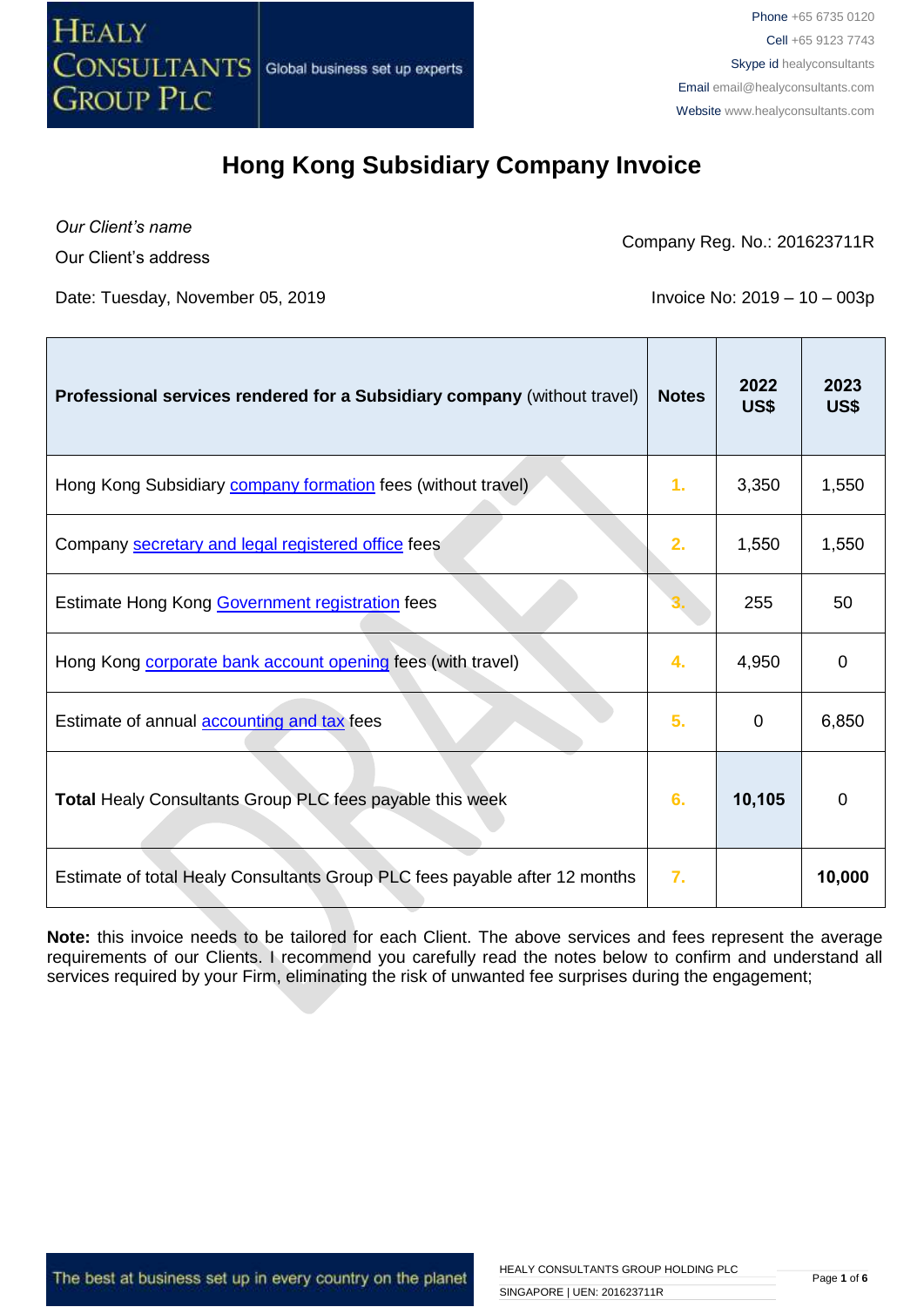

#### *Notes to invoice above*

**1.** Healy Consultants Group PLC's fees to legally register our Clients' Hong Kong Subsidiary company within [one week \(click link\)](http://www.healyconsultants.com/hong-kong-company-registration/incorporation-steps/) by **i)** providing MA&A for our Client's business activities **ii)** reserving a company name with [Companies Registry](http://www.cr.gov.hk/en/public/services.htm) **iii)** settling our accountant and lawyer fees and **iv)** preparing a high quality company incorporation application for [Companies Registry;](http://www.cr.gov.hk/en/public/services.htm)

Starting on the 1st of April 2017, the Hong Kong Inland Revenue Department will increase the Business Registration Certificate fee from HK\$ 250 to HK\$ 2,250.

All [engagement fees](http://www.healyconsultants.com/company-registration-fees/) (click link) are agreed and paid up front and agree to the fees published on our country web pages. Consequently, there are no hidden fees, surprises or ambushes throughout the engagement. All engagement deadlines are agreed up front in the form of a [detailed project plan,](http://www.healyconsultants.com/index-important-links/example-project-plan/) mapping out [deliverables](http://www.healyconsultants.com/deliverables-to-our-clients/) by week throughout the engagement term;



Every week during the engagement, Healy Consultants Group PLC will email our Client a detailed status [update.](http://www.healyconsultants.com/index-important-links/weekly-engagement-status-email/) Our Client is immediately informed of engagement problems together with solutions. Your dedicated engagement manager is reachable by phone, Skype, live chat and email and will communicate in your preferred language;

**2.** In accordance with [Hong Kong New Companies Ordinance](http://www.cr.gov.hk/en/companies_ordinance/docs/NewCO_C622_HL_FullVersion-e.pdf) (click link), each Hong Kong Subsidiary company must appoint a company secretary, who may be a natural person or a body corporate, but the company secretary must be resident in Hong Kong. Healy Consultants Group PLC will act as your Hong Kong company secretary, for which our annual responsibilities include **i)** preparation and filing of the annual return **ii)** securely maintaining company books **iii)** liaising with the Hong Kong Government on behalf of our Client **iv)** legal filing of changes of company structure and **v)** reminding our Client of statutory deadlines;

In accordance with the [Hong Kong New Companies Ordinance,](http://www.cr.gov.hk/en/companies_ordinance/docs/NewCO_C622_HL_FullVersion-e.pdf) a Subsidiary Company shall as from the date of its incorporation have a legal registered office in Hong Kong, to which all official Government communications and notices may be addressed. To comply with this statutory requirement, Healy Consultants Group PLC Hong Kong business office will be the registered office address for your Hong Kong Company. Thereafter, this address will be used to receive Government correspondence including **i)** tax letters **ii)** notice of the legal annual return and **iii)** all government communications. Most of our Clients wish to place [Healy Consultants Group PLC's](http://www.healyconsultants.com/corporate-outsourcing-services/company-secretary-and-legal-registered-office/) office address on invoices, contracts, websites and business cards;

- **3.** This fee is an estimate of government costs payable during your Firm's engagement. For transparency purposes, all government fee payments will be supported by original receipts and invoices. Examples of government costs include **i)** reserving the company name with the [Companies Registry](http://www.cr.gov.hk/en/public/services.htm) **ii)** obtain the certificate of incorporation with the [Companies Registry](http://www.cr.gov.hk/en/public/services.htm) and **iii)** sign up with [Inland Revenue Department.](http://www.ird.gov.hk/eng/welcome.htm) Following engagement completion, Healy Consultants Group PLC will refund our Client any excess of funds received over actual Government costs paid;
- **4.** Healy Consultants Group PLC will be pleased to open a Hong Kong corporate bank account, most likely with HSBC Hong Kong. It is a time consuming task, Healy Consultants Group PLC will shelter our Client from the administrative challenges. Unfortunately, all Hong Kong banks will request a one-hour bank interview with each bank signatory, shareholder and director. Consequently, [travel to Hong Kong](http://www.healyconsultants.com/hong-kong-company-registration/concierge-services/) (click link) is compulsory, no exceptions.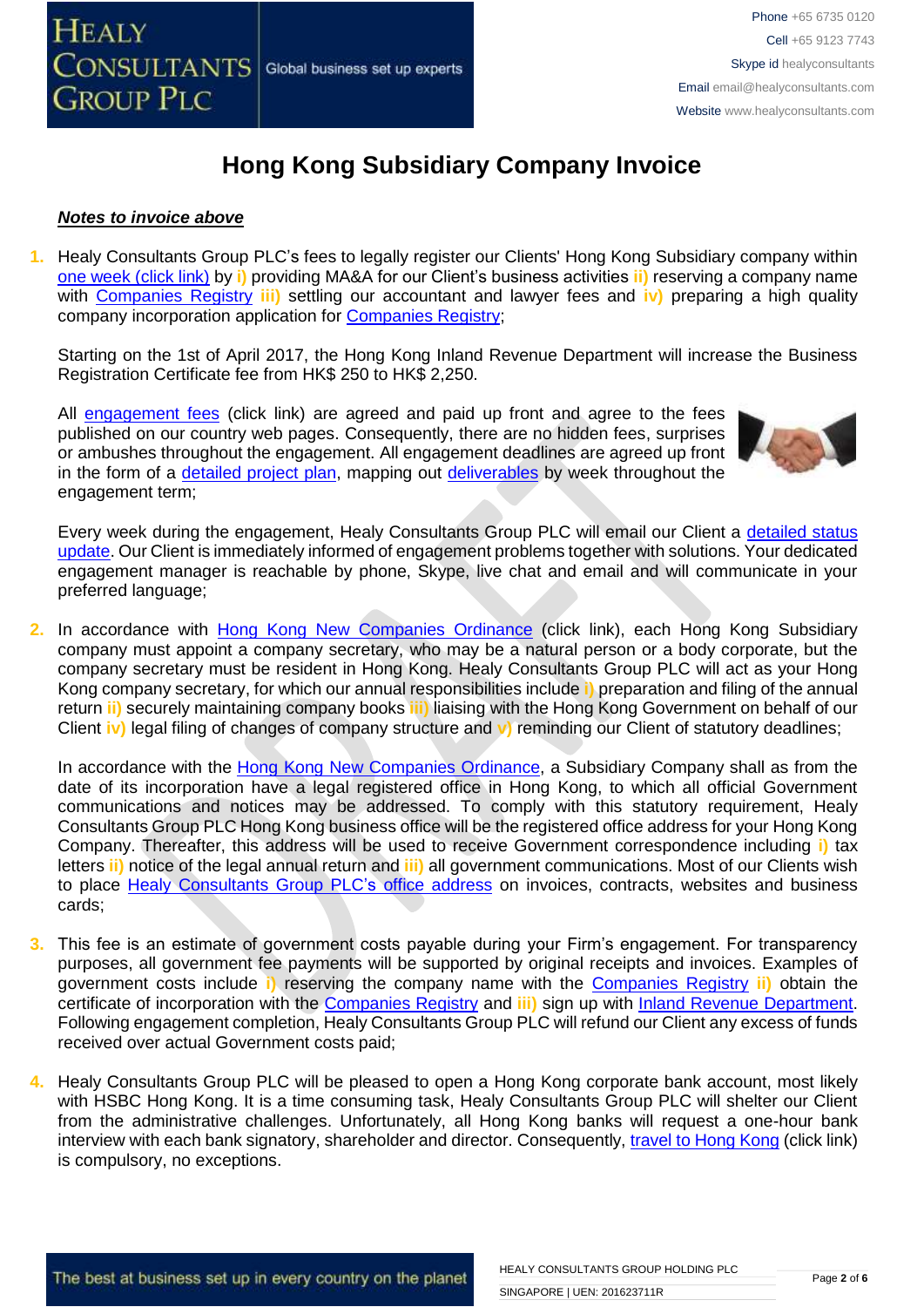

As you can appreciate, it is a difficult task to obtain bank account approval through a newly formed company, when shareholders and directors and bank signatories reside overseas. Healy Consultants Group PLC will prepare a business plan for the bank to optimize the probability of corporate bank account approval;

A more efficient, non-travel alternative is not to have a Hong Kong corporate bank account. Instead, open [an international corporate bank account](http://www.healyconsultants.com/international-banking/) (click link) outside of Hong Kong. Examples include New York, Germany, Liechtenstein, Austria, Bulgaria, South Africa, Australia, London, South America or Dubai. All banks will be top tier banks in these countries with excellent internet banking services. Example of our global banking partners include HSBC, Standard Chartered Bank, Citibank, Barclays, ABN Amro, Bank of China, ANZ bank, Standard Bank, UBS, Credit Suisse;

The banks enjoys ultimate power of approval of corporate bank account applications. Consequently, guaranteed success is outside of Healy Consultants Group PLC's control. What is inside our control is the preparation and submission of a high-quality bank application that maximizes the likelihood of approval;







There are additional corporate bank account opening fees for those Clients who **i)** appoint Healy Consultants Group PLC nominee shareholders and directors to their Hong Kong company and **ii)** wish to open a Hong Kong corporate bank account. Because Healy Consultants Group PLC nominee shareholders and directors must to travel to Hong Kong to meet the bank, our total fee for the corporate bank account opening will be increased to US\$5,950 to cover flight and hotel costs;

Global banks continue to tighten corporate bank account opening procedures, their internal compliance departments completing more thorough due diligence of Clients. Consequently, our Clients should expect the bank account approval period to take up to 4 weeks. Furthermore, global banks now require evidence of proof of business in the country where the corporate bank account will be, including sales contracts or lease agreement;

- **5.** For an active trading company, these [accounting](http://www.healyconsultants.com/hong-kong-company-registration/accounting-legal/) and tax fees are an estimate of Healy Consultants Group PLC fees to efficiently and effectively discharge your annual company accounting and tax obligations. Following receipt of a set of draft accounting numbers from your company, Healy Consultants Group PLC will more accurately advise accounting and tax fees. For a dormant company, Healy Consultants Group PLC fees are only US\$950
- **6.** All fees quoted in this invoice correspond to fees quoted [on Healy Consultants Group PLC's website.](http://www.healyconsultants.com/company-registration-fees/) Please review this invoice carefully to identify errors. During the rush of the business day, it is possible that Healy Consultants Group PLC inadvertently made fee calculation errors, typing errors or omitted services or omitted historic fee payments from Clients. In the unfortunate event you identify invoice errors, please revert to me directly re the same. I apologize in advance if I or my staff made invoice errors;
- **7.** Assuming our Clients re-engage Healy Consultants Group PLC in year 2, this fee is an estimate of the fees payable next year, 12 months after the date of company registration;
- **8.** Engage Healy Consultants Group PLC to [project manage](http://www.healyconsultants.com/project-manage-engagements/) business set up in every country on the planet. We are the best in the [world](http://www.healyconsultants.com/best-in-the-world/) at what we do, timely completing the [A to Z](http://www.healyconsultants.com/a-to-z-of-business-set-up/) of every country engagement;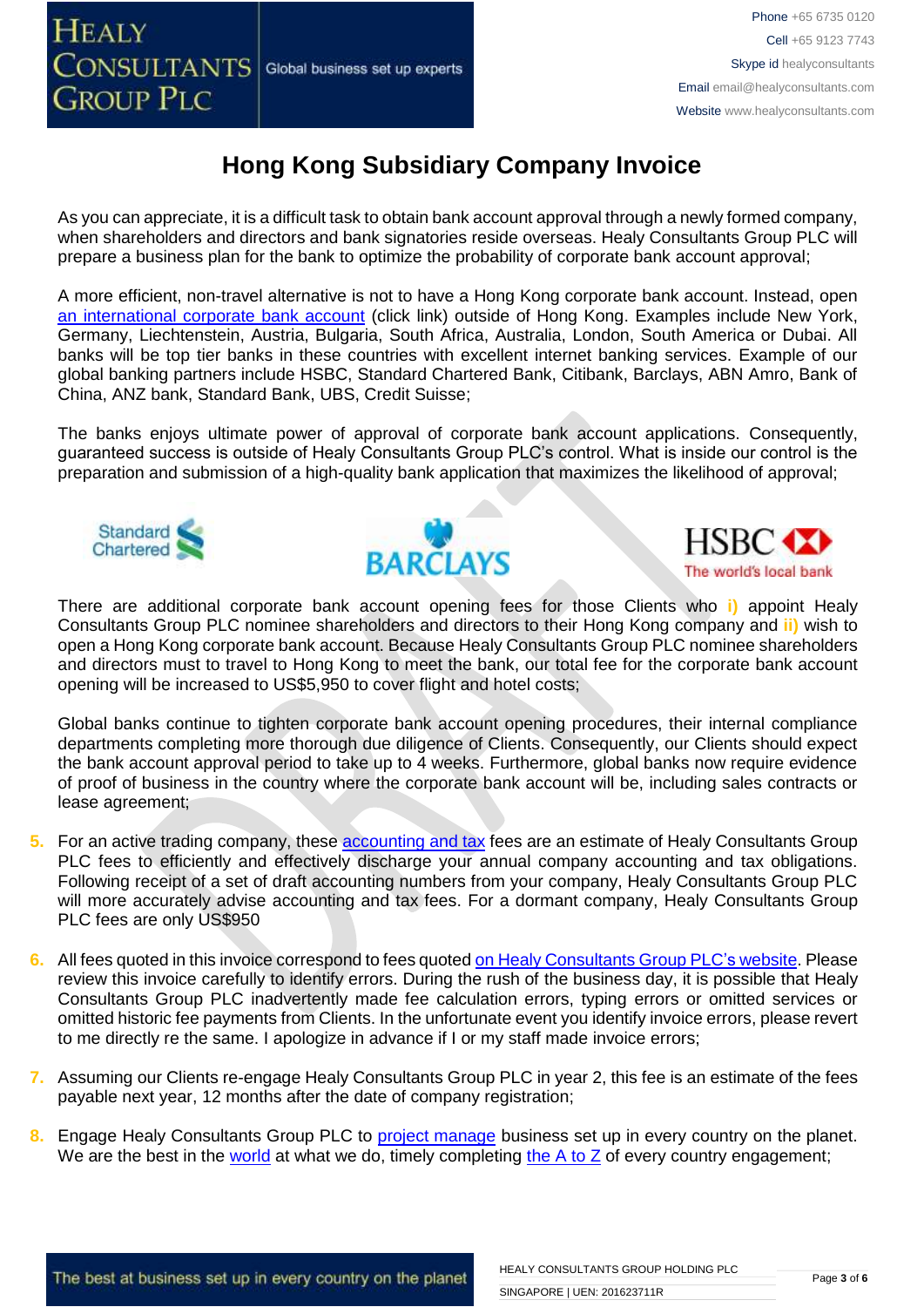**CONSULTANTS** Global business set up experts **GROUP PLC** 

**HEALY** 

### **Hong Kong Subsidiary Company Invoice**

- **9.** The fees quoted in this invoice are a prediction of the fees required to efficiently and effectively complete this engagement in a timely manner. If during the engagement Healy Consultants Group PLC realizes that the project is more complex than anticipated, requiring a large additional investment of time, my Firm will revert to request additional fees;
- 10. In accordance with the [Hong Kong New Companies Ordinance,](http://www.cr.gov.hk/en/companies_ordinance/docs/NewCO_C622_HL_FullVersion-e.pdf) effective from March 3<sup>rd</sup> 2014, every Hong Kong Subsidiary company must have at least one individual director. If required, Healy Consultants Group PLC will be pleased to provide your firm with a professional nominee director. Our fee amounts to US\$3,900 per annum;



- 11. If our Client requires additional non-resident nominee shareholder and director services [\(click link\),](http://www.healyconsultants.com/corporate-outsourcing-services/nominee-shareholders-directors/) Healy Consultants Group PLC will be pleased to assist. Our fee for professional, passive nominee non-resident corporate shareholder amounts to US\$2,100 per annum. Our fee to be both non-resident nominee director and shareholder amounts to US\$6,600 per annum. Being the sole shareholders and sole director of a Client's company exposes Healy Consultants Group PLC to reputation, litigation and financial risk;
- **12.** In accordance with the [Hong Kong New Companies Ordinance](http://www.cr.gov.hk/en/companies_ordinance/docs/NewCO_C622_HL_FullVersion-e.pdf) there is no minimum issued share capital required for a Hong Kong Subsidiary company;
- **13.** Monthly, quarterly and mid-year Government tax obligations include **i)** monthly payroll reporting and **ii)** quarterly GST and corporation tax returns. If you need our help, Healy Consultants Group PLC can complete monthly Government reporting for a monthly fee of US\$1,600. Healy Consultants Group PLC's monthly support will include **i)** receive in Dropbox the monthly invoices from our client **ii)** label monthly bank statement transactions and **iii)** monitor monthly profit levels to minimize annual tax **iv)** submission of monthly employee payroll reporting;
- 14. If required, Healy Consultants Group PLC will be pleased to assist your firm to secure employee [visa](http://www.healyconsultants.com/hong-kong-company-registration/formation-support-services/) approvals. Our fee is US\$7,950 for the first employee, US\$6,950 for the second employee, US\$5,950 per employee thereafter. Our employee visa fees includes preparation of a quality visa application and submitting to the correct Government immigration officers. The Government enjoys ultimate power of approval of visa applications. Consequently, guaranteed success is outside of Healy Consultants Group PLC's control. What is inside our control is the preparation and submission of a high quality immigration visa application that maximizes the likelihood of visa approval;
- **15.** Depending on our Client's business and nationality, the Hong Kong Government may require a special regulatory license to carry on your business in the country. Healy Consultants Group PLC will assist our Client secure license approval; there may be additional engagement fees. However, the Government enjoys ultimate power of approval of company registrations and business licenses;
- **16.** During the engagement, shareholders and directors' documents may need to be translated into the local language; before the Government and Bank approves company registration and corporate bank account opening respectively. Consequently, our Client should budget for possible additional translation and embassy attestation fees. Either our Client or Healy Consultants Group PLC can complete this administrative task;

As always, Healy Consultants Group PLC will negotiate with all third parties to eliminate or reduce additional engagement costs. For transparency purposes, all third-party fee payments will be supported by original receipts and invoices. Examples of possible third-party payments include **i)** embassy fees **ii)** notary public costs **iii)** official translator fees;

The best at business set up in every country on the planet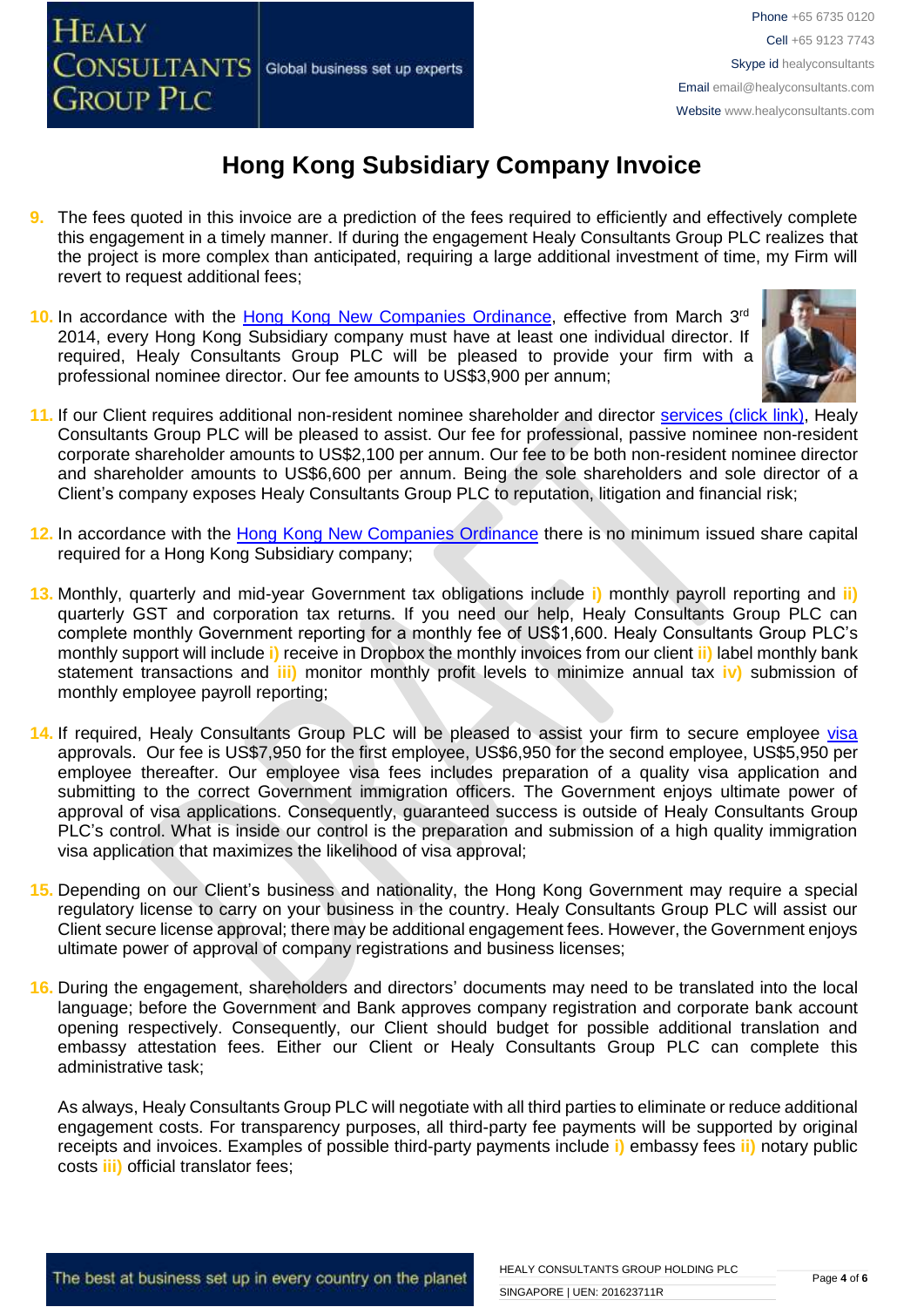

- **17.** Some of our Clients request Healy Consultants Group PLC to provide temporary shared [office space](http://www.healyconsultants.com/virtual-office/) for 6 months until their preferred business premises is found. If your Firm requires this service, our one-time fee is US\$950. Monthly rental thereafter is paid directly to the landlord, independently of Healy Consultants Group PLC;
- **18.** Some of our Clients require an [immediate Hong Kong solution](http://www.healyconsultants.com/hong-kong-company-registration/turnkey-solutions/) (click link). With this strategy, within a day Healy Consultants Group PLC can supply our Client **i)** an existing dormant company number and **ii)** an already approved Hong Kong corporate bank account number and **iii)** a business address. Turnkey solutions are attractive to those entrepreneurs who wish to immediately close a country deal, sign a contract or invoice a customer. Our Clients will not have to travel to Hong Kong for change of bank signatory
- **19.** It is important our Clients are aware of their personal and corporate tax obligations in their country of residence and domicile. Let us know if you need Healy Consultants Group PLC help to clarify your local and international annual tax reporting obligations;
- **20.** As stipulated on our **business website** and in section 3 of our engagement letter, Healy Consultants Group PLC will only commence the engagement following **i)** settlement of our fees and **ii)** completion and signing of our legal engagement letter;
- 21. Healy Consultants Group PLC will only incorporate your company after 75% of [due diligence documentation](http://www.healyconsultants.com/due-diligence/) is received by email. Healy Consultants Group PLC will only open a corporate bank account after 100% of the Client's original due diligence documentation is received by courier;
- 22. During the annual renewal engagement with our Client, our in-house Legal and Compliance Department [\(click link\)](http://www.healyconsultants.com/about-us/key-personnel/cai-xin-profile/) reviews the quality and completeness of our Client file. Consequently, Healy Consultants Group PLC may revert to our Client to ask for more up to date [due diligence documentation;](http://www.healyconsultants.com/due-diligence/)
- **23.** To assist our Clients to minimize foreign exchange costs, we offer the payment in SG\$, Euro, Pounds or US\$. Kindly let me know in which currency your Firm prefers to settle our fees and I will send an updated invoice, thank you;
- 24. Some of our Clients engage Healy Consultants Group PLC to [recruit \(click link\)](http://www.healyconsultants.com/corporate-outsourcing-services/how-we-help-our-clients-recruit-quality-employees/) local employees. We have a lot of experience in this area and we are quite skilled at securing quality candidates for our Clients;